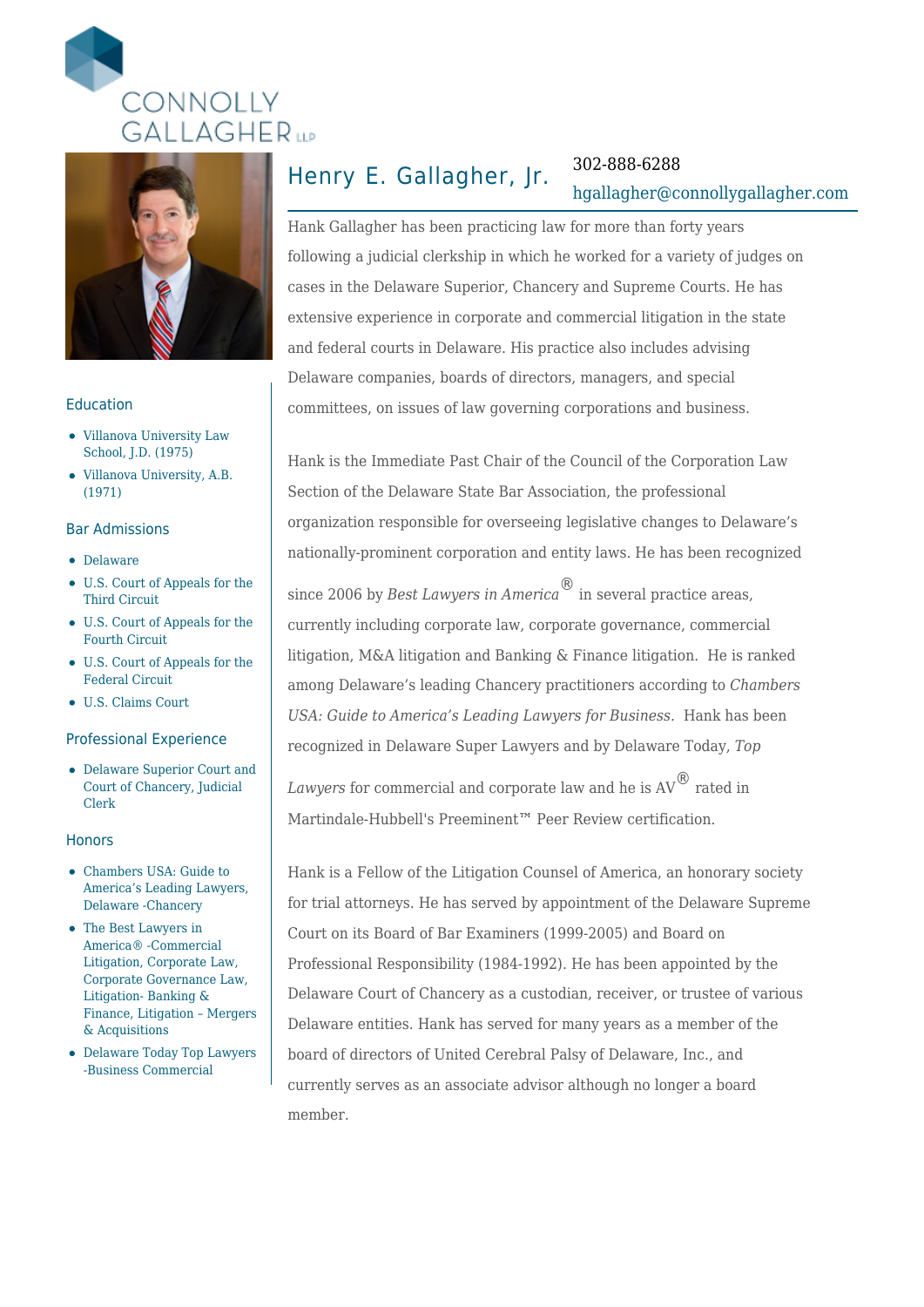### Representative Experience

- [In re Alere-Abbott Merger Litigation, C.A. No. 12963-VCG \(Del. Ch.\)](https://www.connollygallagher.com/cases/re-alere-abbott-merger-litigation-c-no-12963-vcg-del-ch/)
- [Wasik v. Mariano, et al., C.A. No. 12953-VCL \(Del. Ch.\)](https://www.connollygallagher.com/cases/wasik-v-mariano-et-al-c-no-12953-vcl-del-ch/)
- [DV Realty Advisors, LLC v. Policemen's Annuity and Benefit Fund of](https://www.connollygallagher.com/cases/dv-realty-advisors-llc-v-policemens-annuity-benefit-fund-chicago-illinois-c-no-7204-vcs-del-ch-no-464-2016-del/) [Chicago, Illinois, C.A. No. 7204-VCS \(Del. Ch.\), No. 464, 2016 \(Del.\)](https://www.connollygallagher.com/cases/dv-realty-advisors-llc-v-policemens-annuity-benefit-fund-chicago-illinois-c-no-7204-vcs-del-ch-no-464-2016-del/)
- [FdG Logistics LLC v. A&R Logistics Holdings Inc., C.A. 9706-CB \(Del.](https://www.connollygallagher.com/cases/fdg-logistics-llc-v-ar-logistics-holdings-inc-c-9706-cb-del-ch/) [Ch.\)](https://www.connollygallagher.com/cases/fdg-logistics-llc-v-ar-logistics-holdings-inc-c-9706-cb-del-ch/)
- [American International Group Inc. Consolidated Derivative Litigation,](https://www.connollygallagher.com/cases/american-international-group-inc-consolidated-derivative-litigation-c-a-no-769-2/) [C.A. No. 769](https://www.connollygallagher.com/cases/american-international-group-inc-consolidated-derivative-litigation-c-a-no-769-2/)
- [Forsythe v. ESC Fund Management Co. \(U.S.\), Inc., Del. Ch., C.A. No.](https://www.connollygallagher.com/cases/forsythe-v-esc-fund-management-co-u-s-inc-del-ch-c-a-no-1091-vcl-2/) [1091-VCL](https://www.connollygallagher.com/cases/forsythe-v-esc-fund-management-co-u-s-inc-del-ch-c-a-no-1091-vcl-2/)
- [GE Funding Holdings Inc. v. FGIC Corp., Del. Ch., C.A. No. 4012-CC](https://www.connollygallagher.com/cases/ge-funding-holdings-inc-v-fgic-corp-del-ch-c-a-no-4012-cc-2008-2/) [\(2008\)](https://www.connollygallagher.com/cases/ge-funding-holdings-inc-v-fgic-corp-del-ch-c-a-no-4012-cc-2008-2/)
- [In re Barnes & Noble Stockholder Derivative Litigation, Del. Ch. C.A.](https://www.connollygallagher.com/cases/in-re-barnes-noble-stockholder-derivative-litigation-del-ch-c-a-no-4813-cs-2011-2/) [No. 4813-CS \(2011\)](https://www.connollygallagher.com/cases/in-re-barnes-noble-stockholder-derivative-litigation-del-ch-c-a-no-4813-cs-2011-2/)
- [N.K.S. Distributors, Inc. v. Christopher J. Tigani, et al., Consolidated](https://www.connollygallagher.com/cases/n-k-s-distributors-inc-v-christopher-j-tigani-et-al-consolidated-c-a-no-4640-vcp-2/) [C.A. No. 4640-VCP](https://www.connollygallagher.com/cases/n-k-s-distributors-inc-v-christopher-j-tigani-et-al-consolidated-c-a-no-4640-vcp-2/)
- [Northern Delaware Clean Water Corp. v. City of Wilmington, 1995](https://www.connollygallagher.com/cases/northern-delaware-clean-water-corp-v-city-of-wilmington-1995-del-ch-lexis-139-2/) [Del. Ch. LEXIS 139](https://www.connollygallagher.com/cases/northern-delaware-clean-water-corp-v-city-of-wilmington-1995-del-ch-lexis-139-2/)
- [Partners v. Beck, Del. Ch., C.A. No. 13252](https://www.connollygallagher.com/cases/partners-v-beck-del-ch-c-a-no-13252/)
- [Frank v. Arnelle, Del. Ch., C.A. No. 15642](https://www.connollygallagher.com/cases/frank-v-arnelle-del-ch-c-a-no-15642/)
- [Fanning v. Hummer, Del. Ch., C.A. No. 1950-0 NC](https://www.connollygallagher.com/cases/fanning-v-hummer-del-ch-c-a-no-1950-0-nc/)
- [Concord Plaza Assocs. v. Honeywell, Inc., Del. Super.](https://www.connollygallagher.com/cases/concord-plaza-assocs-v-honeywell-inc-del-super/)
- [City of Wilmington v. Veolia Water \(2007\)](https://www.connollygallagher.com/cases/city-of-wilmington-v-veolia-water-2007/)
- [Carlton Investments v. TLC Beatrice Int'l Holdings, Inc., Del. Ch., C.A.](https://www.connollygallagher.com/cases/carlton-investments-v-tlc-beatrice-intil-holdings-inc-del-ch-c-a-no-13950/) [No. 13950](https://www.connollygallagher.com/cases/carlton-investments-v-tlc-beatrice-intil-holdings-inc-del-ch-c-a-no-13950/)
- [Barker Capital v. Rebus, Del. Super.](https://www.connollygallagher.com/cases/barker-capital-v-rebus-del-super/)
- [Alpine Inv. Partners v. LJM2 Capital Mgmt, L.P., Del. Ch.](https://www.connollygallagher.com/cases/alpine-inv-partners-v-ljm2-capital-mgmt-l-p-del-ch/)
- [In re Ascent Inc. Shareholders Litigation, Del. Ch., C.A. No. 17201](https://www.connollygallagher.com/cases/in-re-ascent-inc-shareholders-litigation-del-ch-c-a-no-17201/)
- [In re Wheelabrator Tech. Inc. S'holders Litig., Del. Ch.](https://www.connollygallagher.com/cases/in-re-wheelabrator-tech-inc-siholders-litig-del-ch/)
- [In re Rust Int'l Inc. Shareholders Litigation, Del. Ch.](https://www.connollygallagher.com/cases/in-re-rust-intil-inc-shareholders-litigation-del-ch/)
- [In re Reliance Securities Litigation, D. Del., C.A. No. 99-858-RRM](https://www.connollygallagher.com/cases/in-re-reliance-securities-litigation-d-del-c-a-no-99-858-rrm/)
- [In re PeopleSoft, Inc. Shareholder Litig., Del. Ch.](https://www.connollygallagher.com/cases/in-re-peoplesoft-inc-shareholder-litig-del-ch/)
- [In re Digex Inc. Shareholders Litigation, Del. Ch., C.A. No. 18336](https://www.connollygallagher.com/cases/in-re-digex-inc-shareholders-litigation-del-ch-c-a-no-18336/)
- [In re Chemical Waste Management Inc. Shareholders Litigation, C.A.](https://www.connollygallagher.com/cases/in-re-chemical-waste-management-inc-shareholders-litigation-c-a-no-13638/) [No. 13638](https://www.connollygallagher.com/cases/in-re-chemical-waste-management-inc-shareholders-litigation-c-a-no-13638/)
- [Reagan v. Randell, Del. Ch.](https://www.connollygallagher.com/cases/reagan-v-randell-del-ch/)
- [LJM2 Co-Investment, L.P. v. LJM2 Capital Mgmt., L.P., Del. Ch., C.A.](https://www.connollygallagher.com/cases/ljm2-co-investment-l-p-v-ljm2-capital-mgmt-l-p-del-ch-c-a-no-19609-nc-2005/) [No. 19609 NC \(2005\)](https://www.connollygallagher.com/cases/ljm2-co-investment-l-p-v-ljm2-capital-mgmt-l-p-del-ch-c-a-no-19609-nc-2005/)
- [Lipson v. Supercuts, Inc., Del. Ch., C.A. No. 15074-NCC](https://www.connollygallagher.com/cases/lipson-v-supercuts-inc-del-ch-c-a-no-15074-ncc/)
- [James Julian, Inc. v. Dept. of Transp. of the State of Del., Del. Ch.](https://www.connollygallagher.com/cases/james-julian-inc-v-dept-of-transp-of-the-state-of-del-del-ch/)
- [In re: Transkaryotic Therapies, Inc., Del. Ch., C.A. No. 2776-CC](https://www.connollygallagher.com/cases/in-re-transkaryotic-therapies-inc-del-ch-c-a-no-2776-cc/)